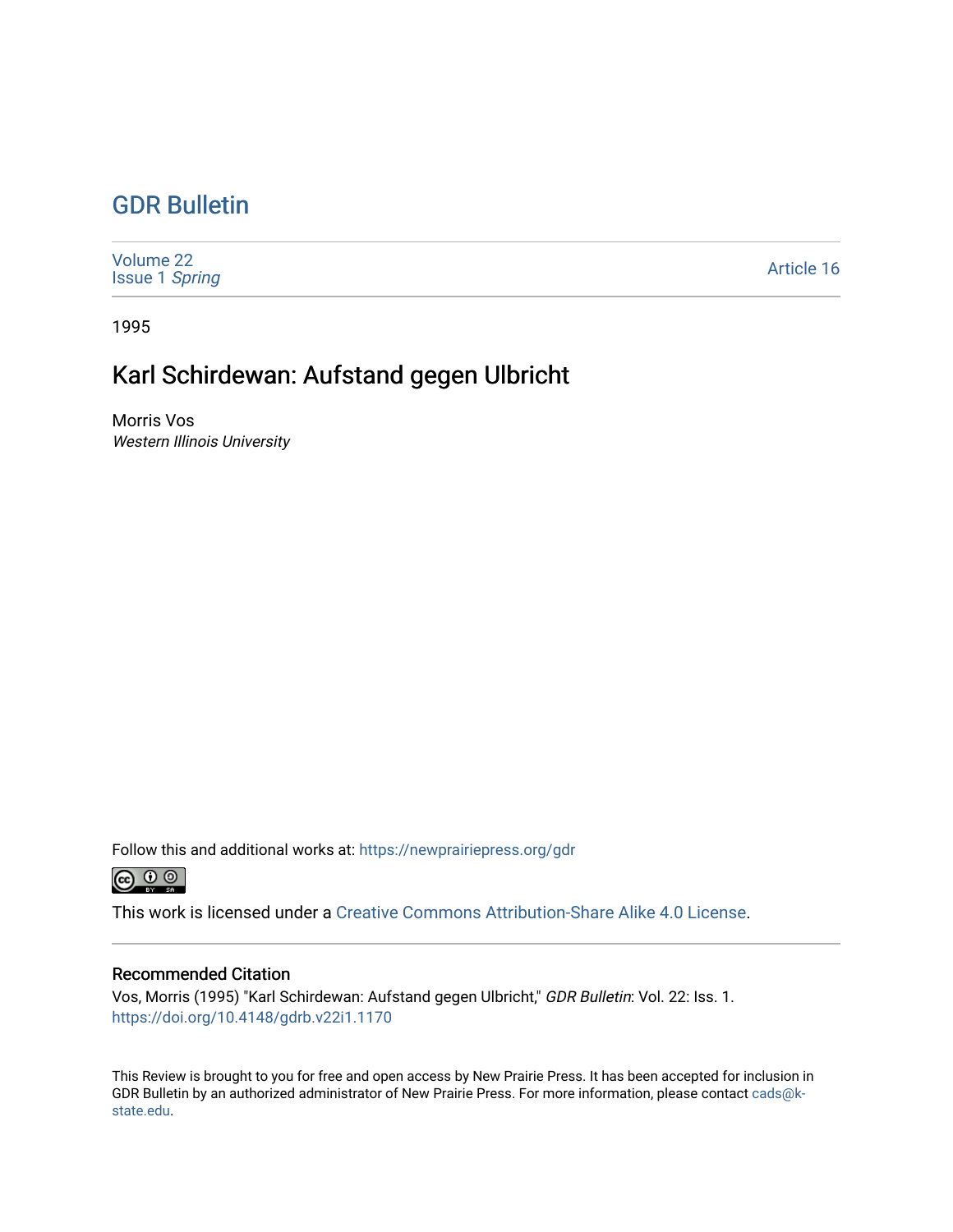admits that the work is Berlin- and church-heavy in its focus. In the fine tradition of participant-observation, Riiddenklau captures the day-to-day problems and interactions typical of various groups as they were perceived and played out *at the time,* not as they are being rewritten with the help from the revelations and reverberations that have ensued since unification.

An extremely useful reference text for anyone attempting to de- and re-construct the ebbs and flows of her favorite movement, *Störenfried* nonetheless possesses a disturbing undertone for sympathetic outsiders, especially for those of us who had hoped that the "real revolutionaries" would eventually triumph during the breath-taking weeks and months of 1989. Rüddenklau discloses (but does not harp on) personality conflicts and disruptive tendencies towards *Selbstdarstellung/Selbstprofilierung* that rendered specific groups unfit for more effective collaborative action, e.g. the *Initiative für Frieden und Menschenrechte.* By telling the story of opposition like it was, rather than as it might have been, he preserves a very special place of GDR history *ganz unten.* 

**JOYCE MARIE MUSHABEN**  *Ohio State University* 

## **Schirdewan, Karl.** *Aufstand gegen Ulbricht.*  Berlin: Aufbau Taschenbuch Verlag, 1994. DM **14,90 ISBN 3-7466-8008-5**

On the cover of this diminutive AtV paperback a picture of a cold Walter Ulbricht in topcoat and hat, all in brown tones, Ulbricht in a three-quarters frontal view, eyes squinting off into the distance, head back, lips tightly set as usual; and below him a black-and-white inset of a warmer Karl Schirdewan, a smaller photo, full front view, bald head slightly down, eyes wide open and facing the camera directly, a kind of implicit challenge to the First Secretary. History's loser standing up against the apparent winner. That contrasting view of the central characters is maintained throughout this memoir from beginning to end. But the reader concludes: the truth of Schirdewan's position is vindicated, this is how he took his stance in the vicissitudes of history, and this is the first time we can read about it directly and personally.

The author is Karl Schirdewan, born 1907 in East Prussia, soon an orphan, at age 16 a member of the German Communist Party, then secretary of the Communist Youth Organization, regional director in more than one location, and in 1928 a member of its Central Committee. Having worked illegally in Saxony and in northern Germany in the youth

organization and also in leadership positions within the German Communist Party itself, Schirdewan was arrested by Gestapo agents in 1934. From that year until liberation by American tank troops during his death march in April 1945, Schirdewan was subjected to confinement and torture in prisons and concentration camps. He became a member and a secretary of the Central Committee of the Socialist Unity Party and in 1953 a member of the Politbüro only in 1958 to be relieved of all duties in the Party.

The life of Karl Schirdewan is instructive in itself. His is a consistent story of a communist in continual opposition: sometimes in opposition to legitimate government, sometimes in opposition to Hitler's aberration, sometimes in opposition to persons supposed to be comrades. In this book Schirdewan does not sketch the whole backdrop from fascism to leftwing radicalism, but concentrates on the period between 1953 and 1958, that is, from the year of Stalin's death and the reforms of the 20th congress of the Communist Party of the Soviet Union to Schirdewan's dismissal from GDR Party leadership.

Schirdewan considers himself to have been a loyal advocate of the revolutionary workers' movement, both early in his life and throughout his public career. As a consistent opponent of fascism, he contended illegally against Hitler and held that same anti-fascist position as GDR party functionary.

Yet in 1958 at the 35th meeting of the Central Committee of the SED he was slandered as revisionist. With Erich Honecker bringing charges on the basis of Ulbricht's rigid concept of a monolithic leftwing conservatism, the meeting degenerated into distortions of fact and defamations of character: "Eine politische Dekadenz breitete sich aus. Es war wie eine Inquisition aus dem Mittelalter. Die politische Unkultur, wie sie wohl so niemals in der Parteigeschichte stattgefunden hatte, wucherte bis zum Exzeß." The lesson Karl Schirdewan draws from his personal history is that rigid dogmatism can all too easily lead to unfortunate conclusions. Under Lenin, Schirdewan argues, there existed a degree of rational discussion such that party leaders could express contrary opinions and nonetheless be heard. Dissidents under Stalin, however, were delivered to the executioner; Schirdewan depicts Ulbricht as following that pernicious pattern (143-44).

Schirdewan perceives the difference between himself and Ulbricht as one of style or method or process, rather than of substance though, of course, their differences resulted in substantive antinomies on matters of principle. Student and worker